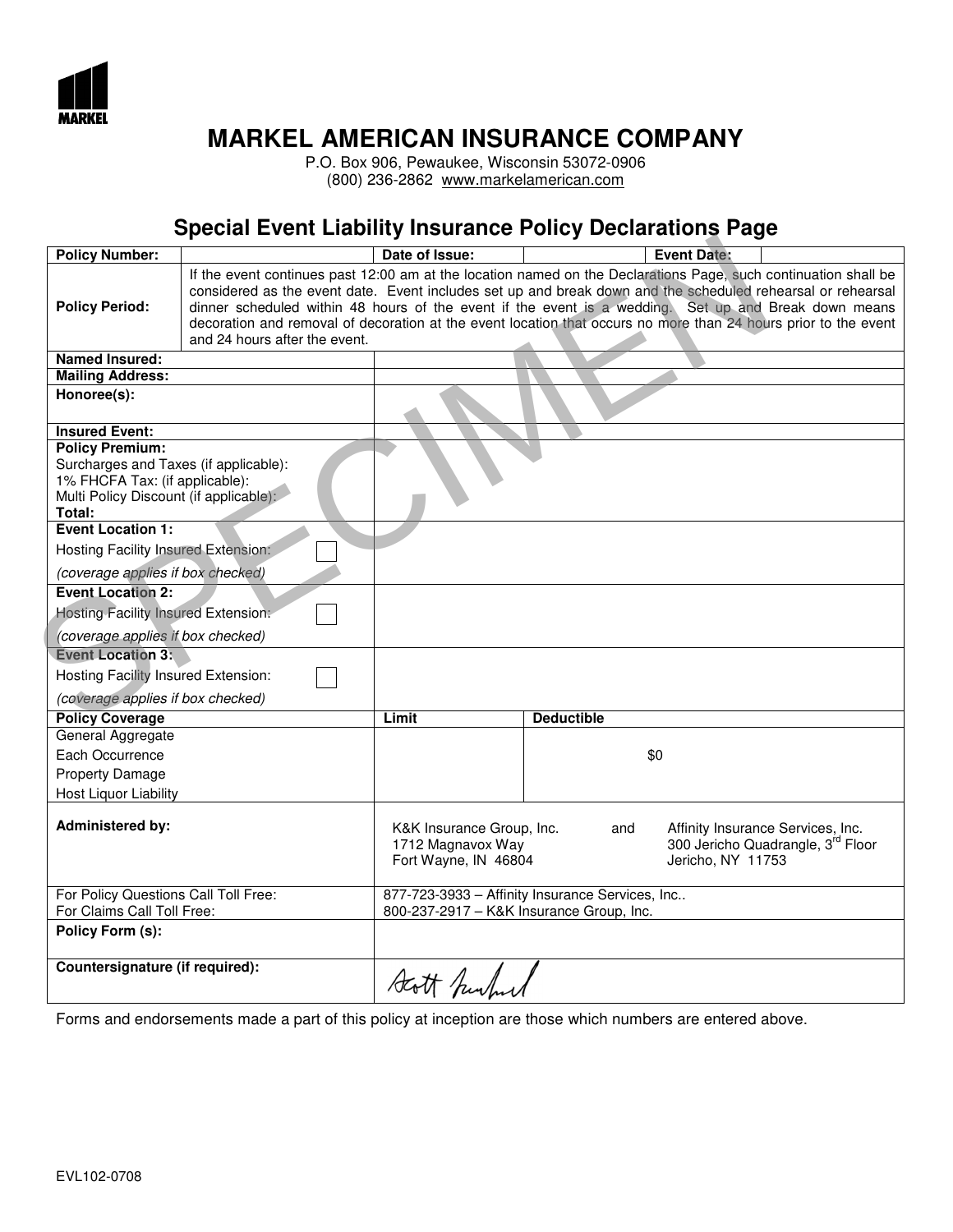

## PRIVACY NOTICE

U. S. Consumer Privacy Notice Rev. 1/1/2020 FACTS WHAT DOES MARKEL GROUP OF COMPANIES REFERENCED BELOW (INDIVIDUALLY OR COLLECTIVELY REFERRED TO AS "WE", "US", OR "OUR") DO WITH YOUR PERSONAL INFORMATION? Why? In the course of Our business relationship with you, We collect information about you that is necessary to provide you with Our products and services. We treat this information as confidential and recognize the importance of protecting it. Federal and state law gives you the right to limit some but not all sharing of your personal information. Federal and state law also requires Us to tell you how We collect, share, and protect your personal information. Please read this notice carefully to understand what We do. What? The types of personal information We collect and share depend on the product or service you have with Us. This information can include: • your name, mailing and email address(es), telephone number, date of birth, gender, marital or family status, identification numbers issued by government bodies or agencies (i.e.: Social Security number or FEIN, driver's license or other license number), employment, education, occupation, or assets and income from applications and other forms from you, your employer and others; • your policy coverage, claims, premiums, and payment history from your dealings with Us, Our Affiliates, or others; • your financial history from other insurance companies, financial organizations, or consumer reporting agencies, including but not limited to payment card numbers, bank account or other financial account numbers and account details, credit history and credit scores, assets and income and other financial information, or your medical history and records. Personal information does not include: publicly-available information from government records; • de-identified or aggregated consumer information. When you are no longer Our customer, We continue to share your information as described in this Notice as required by law. How? All insurance companies need to share customers' personal information to run their everyday business. In the section below, We list the reasons financial companies can share their customers' personal information; the reasons We choose to share; and whether you can limit this sharing. We restrict access to your personal information to those individuals, such as Our employees and agents, who provide you with insurance products and services. We may disclose your personal information to Our Affiliates and Nonaffiliates (1) to process your transaction with Us, for instance, to determine eligibility for coverage, to process claims, or to prevent fraud, or (2) with your written authorization, or (3) otherwise as permitted by law. We do not disclose any of your personal information, as Our customer or former customer, except as described in this Notice. U.S. Consumer Privacy Notice<br>
FACTS<br>
WHAT DOES MARKEL GROUP OF COMPANIES REFERENCED BELOW (INCOLLECTIVELY REFERRED TO AS "WE", "US", OR "OUR") DO WITH YOU<br>
INFORMATION?<br>
In the course of Our business relationship with you.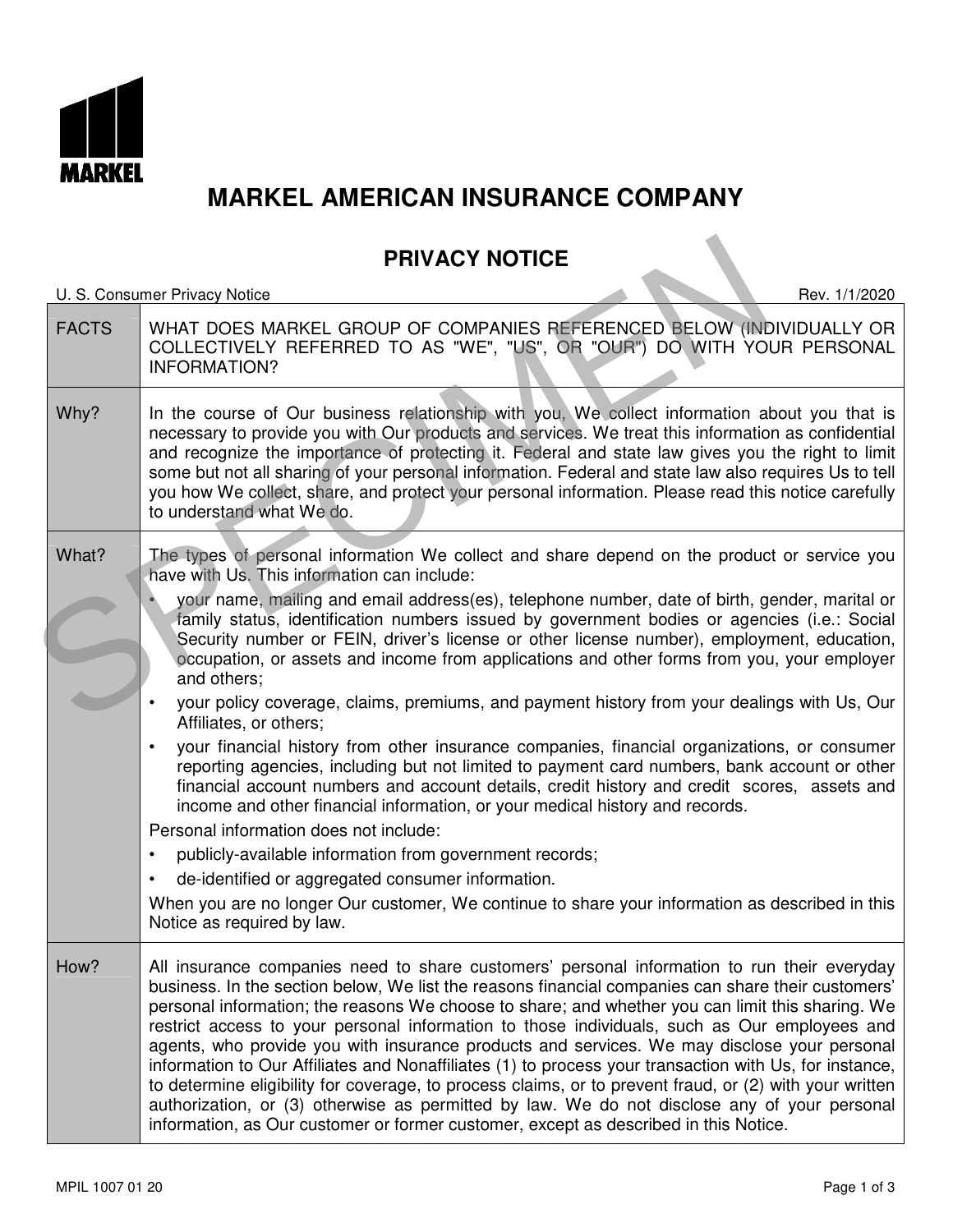| Reasons We can share your personal information                                                                                                                                                                                                                                                                                       |                                                                                                                                                                                                                                  | Do We<br>share? | Can you limit<br>this sharing? |
|--------------------------------------------------------------------------------------------------------------------------------------------------------------------------------------------------------------------------------------------------------------------------------------------------------------------------------------|----------------------------------------------------------------------------------------------------------------------------------------------------------------------------------------------------------------------------------|-----------------|--------------------------------|
| For Our everyday business purposes and as required by law -<br>such as to process your transactions, maintain your account(s), respond to court orders<br>and legal/regulatory investigations, to prevent fraud, or report to credit bureaus                                                                                         |                                                                                                                                                                                                                                  | Yes             | N <sub>0</sub>                 |
| For Our marketing purposes-<br>to offer Our products and services to you                                                                                                                                                                                                                                                             |                                                                                                                                                                                                                                  | Yes             | <b>No</b>                      |
| For Joint Marketing with other financial companies                                                                                                                                                                                                                                                                                   |                                                                                                                                                                                                                                  | Yes             | <b>No</b>                      |
| For Our Affiliates' everyday business purposes-<br>information about your transactions and experiences                                                                                                                                                                                                                               |                                                                                                                                                                                                                                  | Yes             | <b>No</b>                      |
| For Our Affiliates' everyday business purposes-<br>information about your creditworthiness                                                                                                                                                                                                                                           |                                                                                                                                                                                                                                  | No.             | We don't<br>share              |
| For Our Affiliates to market you                                                                                                                                                                                                                                                                                                     |                                                                                                                                                                                                                                  | <b>No</b>       | We don't<br>share              |
| For Nonaffiliates to market you                                                                                                                                                                                                                                                                                                      |                                                                                                                                                                                                                                  | No              | We don't<br>share              |
| Questions? Call (888) 560-4671 or email privacy@markel.com                                                                                                                                                                                                                                                                           |                                                                                                                                                                                                                                  |                 |                                |
|                                                                                                                                                                                                                                                                                                                                      |                                                                                                                                                                                                                                  |                 |                                |
| Who We are<br>Who is providing this Notice?                                                                                                                                                                                                                                                                                          | A list of Our companies is located at the end of this Notice.                                                                                                                                                                    |                 |                                |
|                                                                                                                                                                                                                                                                                                                                      |                                                                                                                                                                                                                                  |                 |                                |
| What We do                                                                                                                                                                                                                                                                                                                           |                                                                                                                                                                                                                                  |                 |                                |
| How do We protect your personal<br>information?                                                                                                                                                                                                                                                                                      | We maintain reasonable physical, electronic, and procedural safeguards to<br>protect your personal information and to comply with applicable regulatory<br>standards. For more information, visit www.markel.com/privacy-policy. |                 |                                |
| How do We collect your<br>We collect your personal information, for example, when you<br>personal<br>information?<br>complete an application or other form for insurance<br>$\bullet$<br>perform transactions with Us, Our Affiliates, or others<br>$\bullet$<br>file an insurance claim or provide account information<br>$\bullet$ |                                                                                                                                                                                                                                  |                 |                                |

| Who We are                    |                                                               |
|-------------------------------|---------------------------------------------------------------|
| Who is providing this Notice? | A list of Our companies is located at the end of this Notice. |

| What We do                                                       |                                                                                                                                                                                                                                                                                                                                                                                                                                                                                                        |
|------------------------------------------------------------------|--------------------------------------------------------------------------------------------------------------------------------------------------------------------------------------------------------------------------------------------------------------------------------------------------------------------------------------------------------------------------------------------------------------------------------------------------------------------------------------------------------|
| protect your personal<br>How do We<br>information?               | We maintain reasonable physical, electronic, and procedural safeguards to<br>protect your personal information and to comply with applicable regulatory<br>standards. For more information, visit www.markel.com/privacy-policy.                                                                                                                                                                                                                                                                       |
| <b>How</b><br>do We<br>collect your<br>personal<br>information?  | We collect your personal information, for example, when you<br>complete an application or other form for insurance<br>$\bullet$<br>perform transactions with Us, Our Affiliates, or others<br>٠<br>file an insurance claim or provide account information<br>٠<br>use your credit or debit card<br>We also collect your personal information from others, such as consumer<br>reporting agencies that provide Us with information such as credit<br>information, driving records, and claim histories. |
| Why can't you limit all sharing of your<br>personal information? | Federal law gives you the right to limit only<br>sharing for Affiliates' everyday business purposes – information about<br>your creditworthiness<br>Affiliates from using your information to market to you<br>٠<br>sharing for Nonaffiliates to market to you<br>State laws and individual companies may give you additional rights to limit<br>sharing. See the Other Important Information section of this Notice for more<br>on your rights under state law.                                       |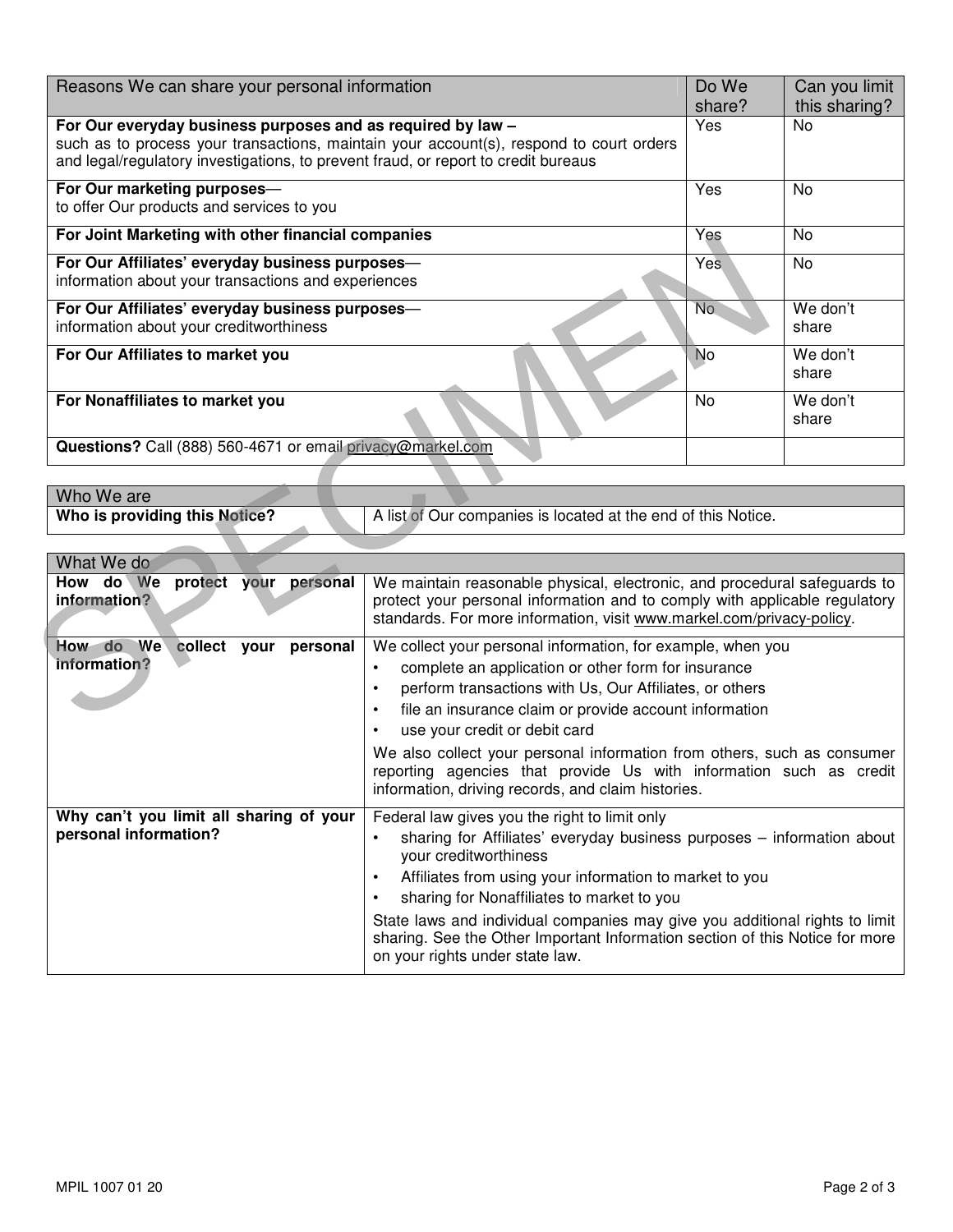| <b>Definitions</b>                 |                                                                                                                                                                                                                                                                                                                                                                                                                                                                                               |
|------------------------------------|-----------------------------------------------------------------------------------------------------------------------------------------------------------------------------------------------------------------------------------------------------------------------------------------------------------------------------------------------------------------------------------------------------------------------------------------------------------------------------------------------|
| <b>Affiliates</b>                  | Companies related by common ownership or control. They can be financial<br>and nonfinancial companies.                                                                                                                                                                                                                                                                                                                                                                                        |
|                                    | Our Affiliates include member companies of Markel Group.                                                                                                                                                                                                                                                                                                                                                                                                                                      |
| <b>Nonaffiliates</b>               | Companies not related by common ownership or control. They can be<br>financial and nonfinancial companies.                                                                                                                                                                                                                                                                                                                                                                                    |
|                                    | Nonaffiliates that We can share with can include financial services<br>$\bullet$<br>companies such as insurance agencies or brokers, claims adjusters,<br>reinsurers, and auditors, state insurance officials, law enforcement, and<br>others as permitted by law.                                                                                                                                                                                                                            |
| <b>Joint Marketing</b>             | A formal agreement between Nonaffiliated companies that together market<br>financial products or services to you.                                                                                                                                                                                                                                                                                                                                                                             |
|                                    | Our Joint Marketing providers can include entities providing a service or<br>$\bullet$<br>product that could allow Us to provide a broader selection of insurance<br>products to you.                                                                                                                                                                                                                                                                                                         |
|                                    |                                                                                                                                                                                                                                                                                                                                                                                                                                                                                               |
| <b>Other Important Information</b> |                                                                                                                                                                                                                                                                                                                                                                                                                                                                                               |
|                                    | For Residents of AZ, CT, GA, IL, ME, MA, MN, MT, NV, NJ, NC, OH, OR, and VA: Under state law, under certain<br>circumstances you have the right to access and request correction, amendment or deletion of personal information that<br>We have collected from or about you. To do so, contact your agent, visit www.markel.com/privacy-policy, call (888) 560-<br>4671, or write to Markel Corporation Privacy Office, 4521 Highwoods Parkway, Glen Allen, VA 23060.                         |
|                                    | We may charge a reasonable fee to cover the costs of providing this information. We will let you know what actions We<br>take. If you do not agree with Our actions, you may send Us a statement.                                                                                                                                                                                                                                                                                             |
| personal information.              | For Residents of CA: You have the right to review, make corrections, or delete your recorded personal information<br>contained in Our files. To do so, contact your agent, visit www.markel.com/privacy-policy, call (888) 560-4671, or write to<br>Markel Corporation Privacy Office, 4521 Highwoods Parkway, Glen Allen, VA 23060. We do not and will not sell your<br>For the categories of personal information We have collected from consumers within the last 12 months, please visit: |
| www.markel.com/privacy-policy.     |                                                                                                                                                                                                                                                                                                                                                                                                                                                                                               |
|                                    | For Residents of MA and ME: You may ask, in writing, for specific reason, for an adverse underwriting decision.                                                                                                                                                                                                                                                                                                                                                                               |
|                                    | Markel Group of Companies Providing This Notice: City National Insurance Company, Essentia Insurance Company,                                                                                                                                                                                                                                                                                                                                                                                 |

#### Other Important Information

Markel Group of Companies Providing This Notice: City National Insurance Company, Essentia Insurance Company, Evanston Insurance Company, FirstComp Insurance Company, Independent Specialty Insurance Company, National Specialty Insurance Company, Markel Bermuda Limited, Markel American Insurance Company, Markel Global Reinsurance Company, Markel Insurance Company, Markel International Insurance Company Limited, Markel Service, Incorporated, Markel West, Inc. (d/b/a in CA as Markel West Insurance Services), Pinnacle National Insurance Company, State National Insurance Company, Inc., Superior Specialty Insurance Company, SureTec Agency Services, Inc. (d/b/a in CA as SureTec Agency Insurance Services), SureTec Indemnity Company, SureTec Insurance Company, United Specialty Insurance Company, Inc.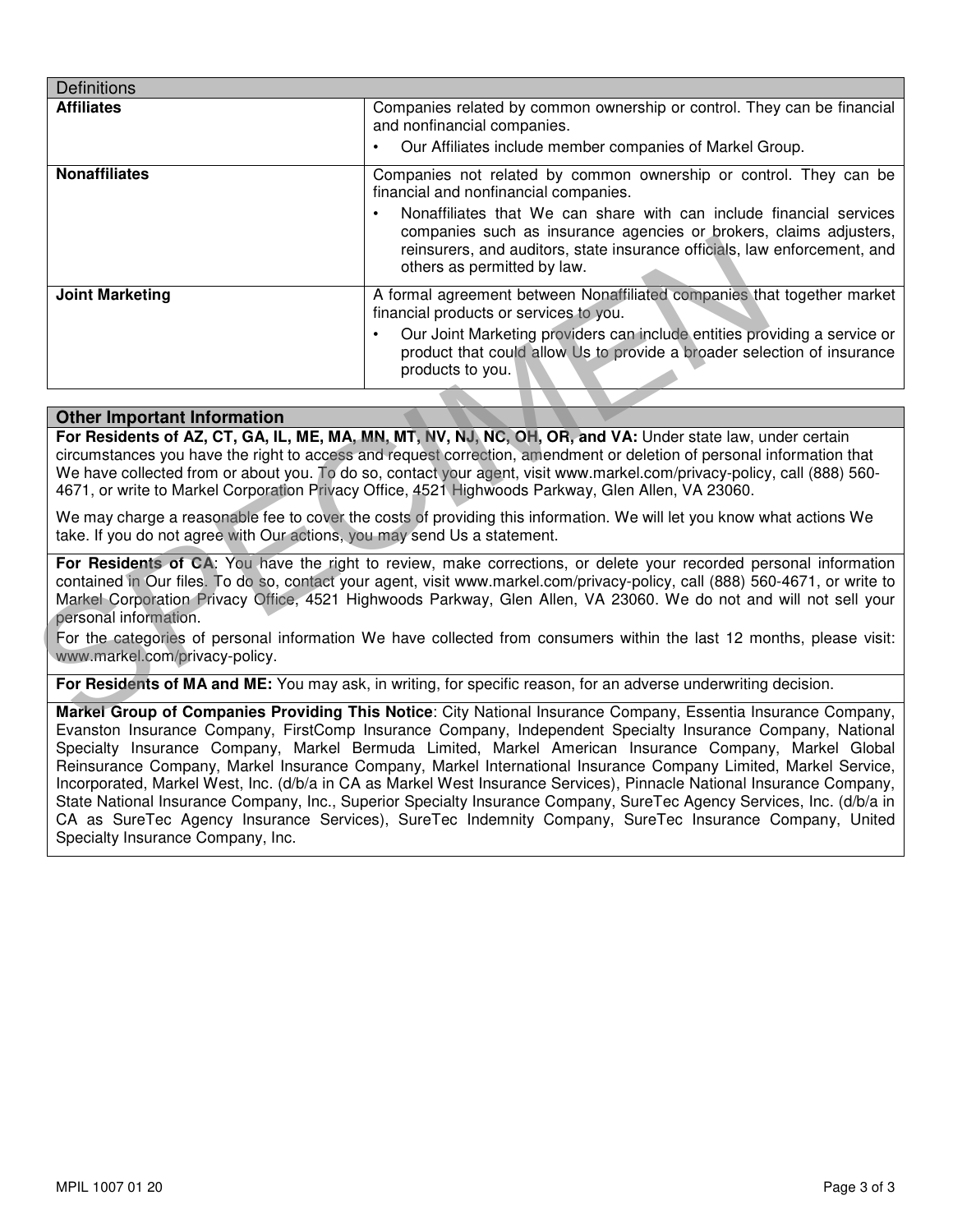

### THIS ENDORSEMENT CHANGES THE POLICY. PLEASE READ IT CAREFULLY.

## TRADE OR ECONOMIC SANCTIONS

The following is added to this policy:

#### Trade Or Economic Sanctions

This insurance does not provide any coverage, and we (the Company) shall not make payment of any claim or provide any benefit hereunder, to the extent that the provision of such coverage, payment of such claim or provision of such benefit would expose us (the Company) to a violation of any applicable trade or economic sanctions, laws or regulations, including but not limited to, those administered and enforced by the United States Treasury Department's Office of Foreign Assets Control (OFAC). THIS ENDORSEMENT CHANGES THE POLICY. PLEASE READ IT CAREFULL<br>
TRADE OR ECONOMIC SANCTIONS<br>
This insurance does not provide any coverage, and we (the Company) shall not make payment of an<br>
any benefit hereunder, to the exte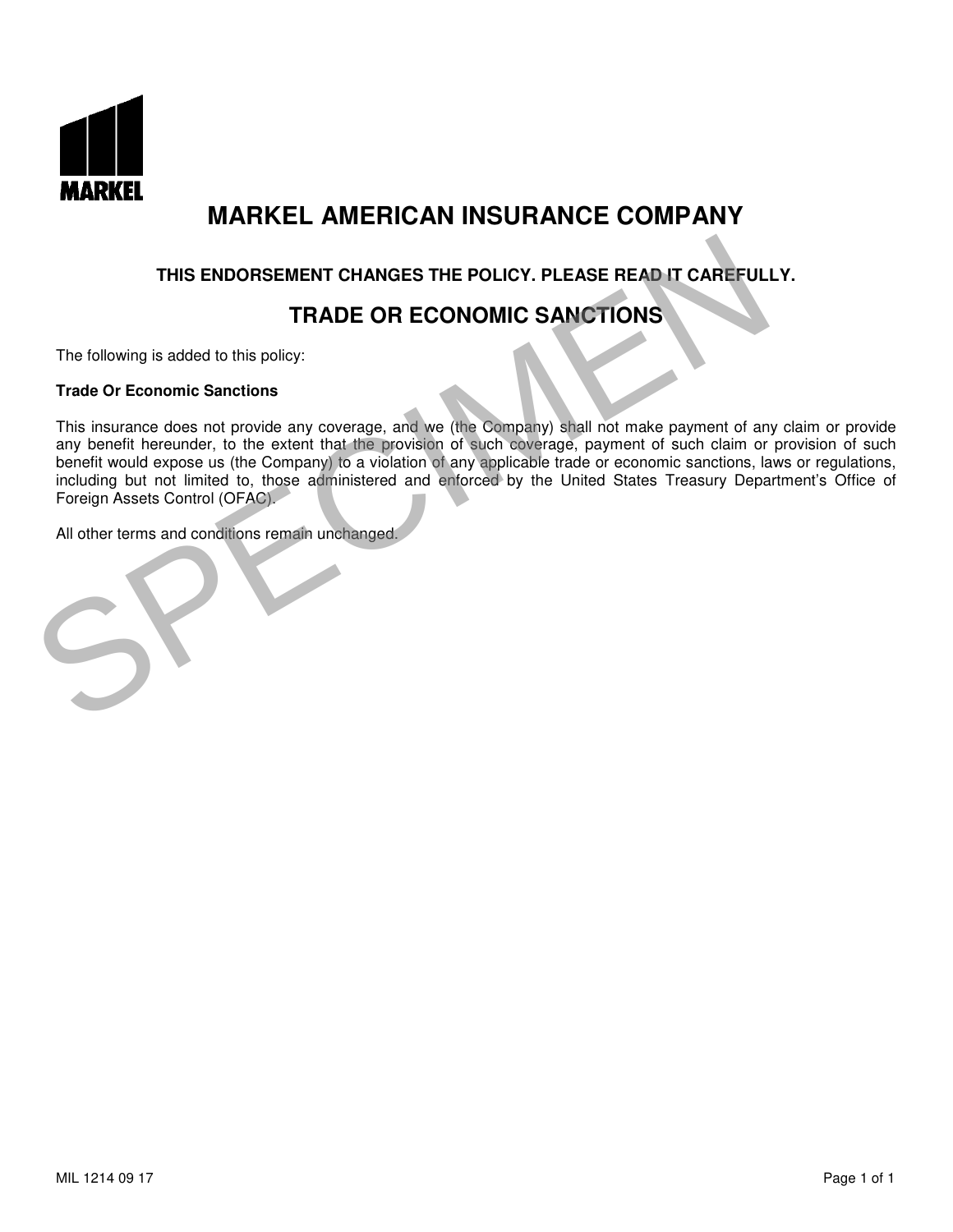

Special Event Liability Insurance

Administrative Offices **P.O. Box 906** Pewaukee, WI 53072-0906 800-236-2862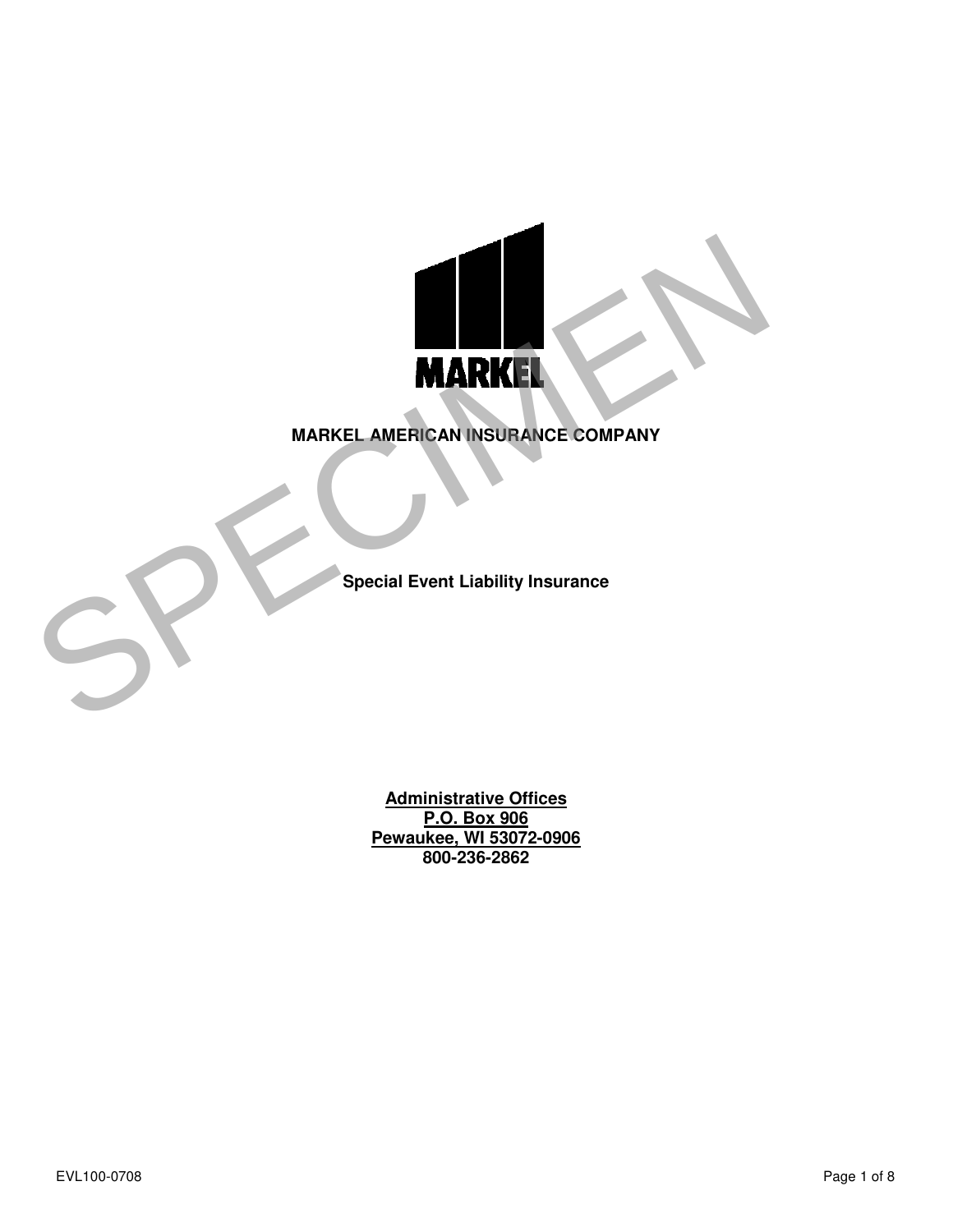## SPECIAL EVENT LIABILITY INSURANCE

| Section 1:        | Agreement                                                                          |
|-------------------|------------------------------------------------------------------------------------|
| <b>Section 2:</b> | <b>Policy Period</b>                                                               |
| <b>Section 3:</b> | <b>Definitions</b>                                                                 |
| Section 4:        | What We Insure                                                                     |
| <b>Section 5:</b> | <b>Bodily Injury, Property</b><br>Damage, and Personal Injury<br><b>Exclusions</b> |
| Section 6:        | <b>Limits of Liability</b>                                                         |
| Section 7:        | Duties in the Event of Loss                                                        |
|                   | or Damage                                                                          |
| Section 8:        | <b>Other Insurance</b>                                                             |
| <b>Section 9:</b> | <b>General Conditions</b>                                                          |
| Section 10:       | <b>Hosting Facility Liability</b>                                                  |
|                   | <b>Coverage Option</b>                                                             |
|                   |                                                                                    |

#### Section 1: Agreement

We will provide insurance described in this policy, subject to all policy terms and conditions, in return for your payment of the premium and compliance with all policy provisions. You have only those coverages for which limits are shown on the declarations page.

#### Section 2: Policy Period

This policy applies to **incidents** on the date specified for the event described on the declarations page and to accidents occurring during set up and break down.

#### Section 3: Definitions

Throughout this policy, most words and phrases that have special meanings appear in bold. Only the pronouns "we", "us", "our", "you", "your", and "yours" are defined, but do not appear in bold. This section defines some of the more general terms used in this policy.

"You", "your" and **named insured**(s) means the individual, business, or organization and the honoree named in the declarations page.

 We", "us" and "our" means the company providing the insurance and named in the declarations page.

Accident means an unexpected and unintended event, including continuous or repeated exposure to substantially the same general conditions that causes bodily injury or property damage and which arises out of the event.

Bodily injury means injury, sickness, disease or death of a person.

Declarations page is the document that identifies the named insured and the company issuing the policy. It indicates the effective date of coverage, the amount for the respective coverages afforded under the policy, and describes the event for which coverage is afforded. The declarations page also lists the policy forms and endorsements that are also a part of this policy, as well as indicating any deductible to be applied to covered losses. The declarations page also indicates an election of the hosting facility liability coverage option, if applicable, and in such event identifies the hosting facility insured. **Conserved of the event of the event of the section Science of the Section Science of the Section Section 7: Duties in the Event of Loss and Person.**<br>
Section 6: Uniters of Leben in the Event of Loss and the separations pa

Event means the private reception and accompanying ceremony, if any, described on the declarations page. Event includes set up and break down and any rehearsal or rehearsal dinner scheduled within 48 hours in advance of the **event** if the **event** is a wedding.

Honoree means the person or persons named in the declarations page as honoree, and in whose honor or for whose benefit the **event** is being held.

Incident is an accident, or an event, including a series personal injury committed at the event location.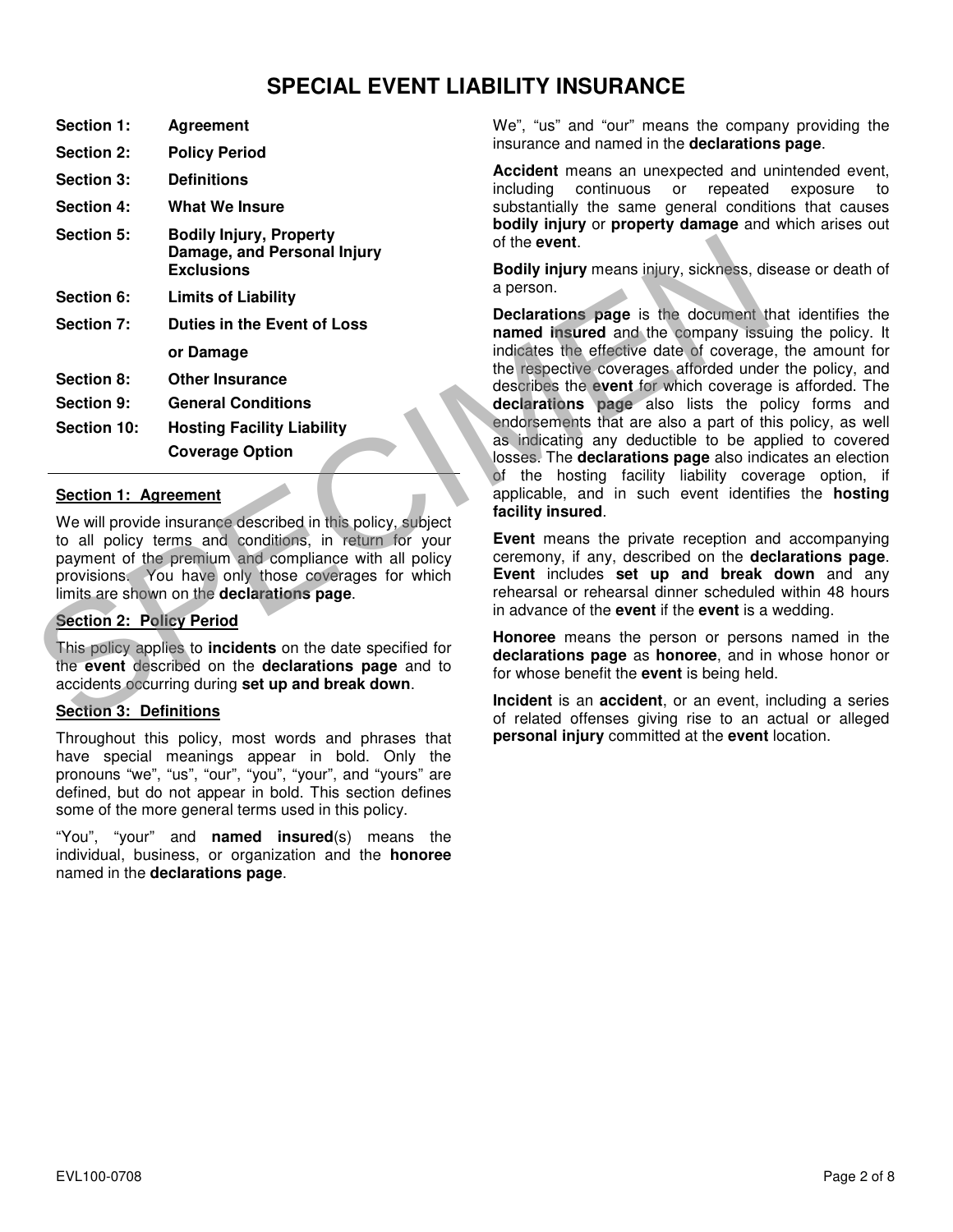Insured contract means a contract or lease of facilities or premises, fixtures, improvements or contents, for use at, or as, the location of the event.

Organizational Insured means the following:

- 1. Sole owner, partners, or managers, and their spouses, of the organization named in the declarations page, but only with respect to the conduct of the business named in the declarations page.
- 2. The executive officers and directors of the organization named in the declarations page, but only with respect to the conduct of the business named in the declarations page.
- 3. Volunteer workers, but only while performing duties related to the business named in the declarations page; or your employees, but only for acts within the scope of their employment by you while performing duties related to the conduct of your business.

Personal injury means injury other than bodily injury that arises out of any of the following acts:

- 1. False arrest, false detention, or false imprisonment;
- 2. Malicious prosecution;
- 3. Wrongful entry or wrongful eviction;
- 4. Defamation, libel or slander; or
- 5. Invasion of privacy.

Pollutants means any solid, liquid, gaseous, or thermal irritant or contaminant, including smoke, vapor, soot, fumes, acids, alkalis, chemicals and waste. Waste includes materials to be recycled, reconditioned, or reclaimed.

Policy Territory means the United States and its territories and possessions, Puerto Rico, Canada and cruise ships leaving from a port within these territories.

Property damage means physical damage to or destruction of tangible property. It includes loss of use.

Set up and break down means decoration and removal of decoration at the event

 location that occurs no more than 24 hours prior to the event and 24 hours after the event.

Volunteer worker means a person who is not your employee, and who donates his or her work or service and acts at the direction of and within the scope of duties determined by you, and is not paid a fee, salary or other compensation by you or anyone else for their work or service performed for you.

#### Section 4: What We Insure

#### 1. Bodily Injury, Property Damage and Personal Injury

We will pay damages, including prejudgment interest, due to an incident for which you or an organizational insured is legally liable because of bodily injury, property damage, or personal injury arising out the event. We will defend any such suit seeking those damages, even if the allegations are false or groundless, with legal counsel of our choice. We may investigate any reported **incident** and may settle any claim for these damages as we think appropriate. We are not obligated to pay any claim or judgment, or defend any suit, if we have already exhausted the limit of liability set forth in the declarations page by paying judgments or settlements; or tendered to the court of jurisdiction the limit of liability set forth in the **declarations page**. Section 4: What We Insure<br>
2. The executive offices and directors of the business<br>
organization named in the declarations page, but<br>
only with respect to the conduct of the business<br>
organizations page.<br>
S. Volumber worker

#### 2. Additional Payments

In addition to the limit of liability for this coverage we will also pay:

- a. All costs we incur in the settlement of any claim or defense of any suit;
- b. Interest on damages awarded in any suit we defend accruing after judgment is entered and before we have paid, offered to pay, or deposited in court that portion of the judgment which is not more than our limit of liability;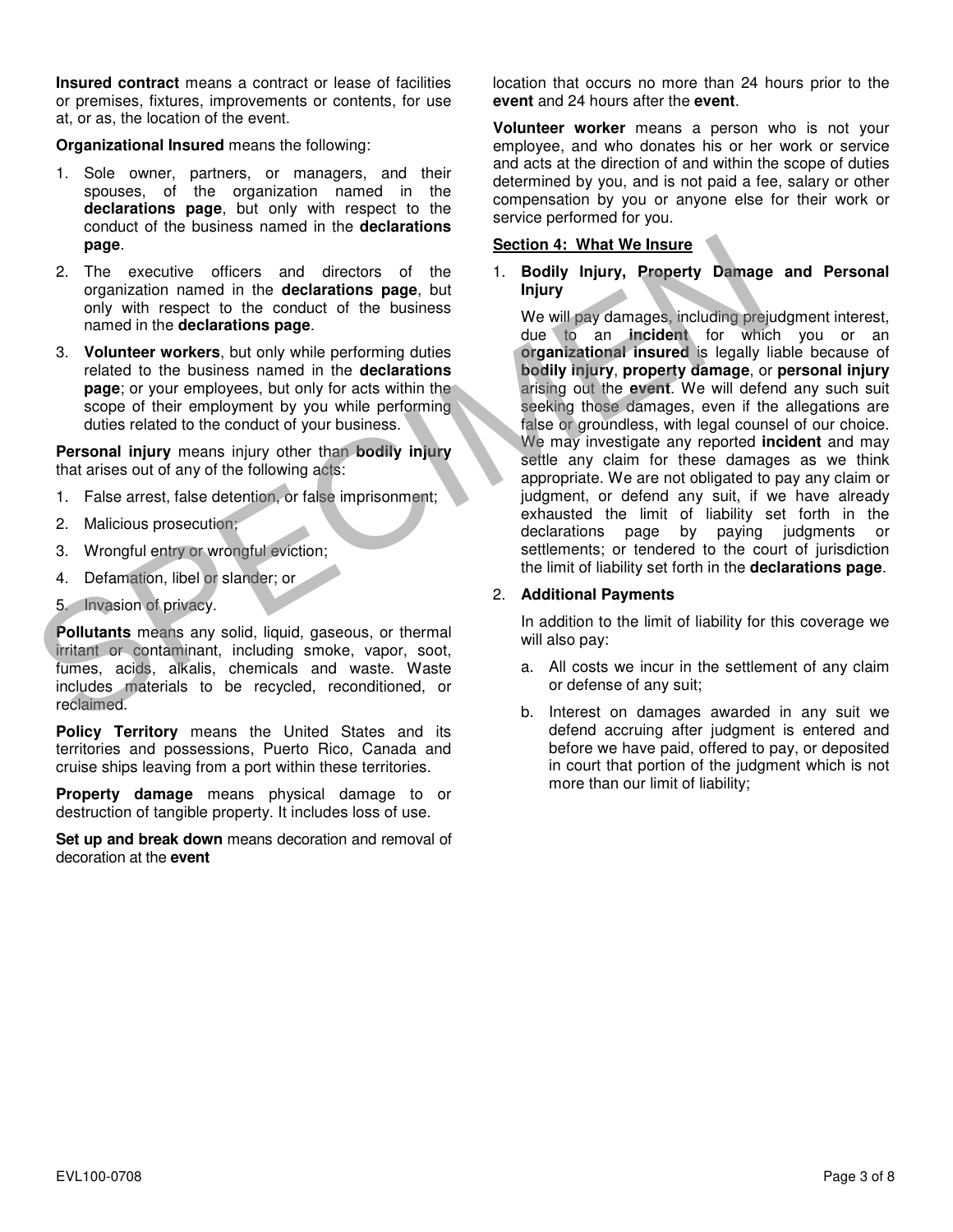- c. Premiums on appeal bonds and attachment bonds required in any suit we defend. We will not pay the premium for attachment bonds for an amount above our limit of liability. We have no obligation to apply for this type of bond;
- d. Loss of earnings of up to \$100 a day when we ask you or an **organizational insured** to attend trials or hearings; and
- e. Other reasonable expenses incurred at our request.

#### Section 5: Bodily Injury, Property Damage and Personal Injury Exclusions

We do not cover:

1. Expected or Intended Injury

Bodily injury or property damage caused by the intentional act, or at the direction, of anyone seeking coverage under this policy even if the bodily injury, or property damage is different from, or greater than, that which is expected or intended.

2. Motor Vehicles, Motorized Vehicles, Aircraft or **Watercraft** 

Bodily injury or property damage arising out of the use, ownership, maintenance, or entrustment of any motor vehicle, motorized vehicle, aircraft or watercraft. Use includes loading or unloading. Motor vehicle or motorized vehicle includes any attached trailer.

This exclusion does not apply to negligence that originates at the event and arises independently of the use, ownership, maintenance, or entrustment of any motor vehicle, motorized vehicle, aircraft or watercraft. However, we do not cover bodily injury or **property damage** that arises out of any imposed vicarious liability, the failure to supervise, or the negligent supervision, of any person, by you or an organizational insured in connection with any motor vehicle, motorized vehicle, aircraft or watercraft.

#### 3. Other Premises

Bodily injury, property damage or personal injury occurring away from the premises or place shown in the declarations page. However, bodily injury occurring away from the premises or place shown in the declarations page, but arising from the negligent conduct of the named insured or organizational insured at the premises or place shown in the Declarations Page for which they are liable, and not otherwise excluded, is covered.

#### 4. Other Than On the Event Date

Bodily injury, or property damage occurring on any date other than the date shown as the event date on the declarations page, unless occurring during set up and break down. Personal injury occurring on any date other than the date shown as the event date in the **declarations** page. For the purpose of this exclusion, if the event continues past 12:00 a.m., at the location named on the declarations page, such continuation shall be considered as the event date. e. Other reasonable expenses incurred at our<br>
section 5: Bodily injury. Property Damage<br>
Section 5: Bodily injury. Property Damage<br>
We do not cover:<br>
Section the attention and Personal Injury Exclusions<br>
We do not cover:<br>

5. Commercial Liquor Liability

Bodily injury or property damage for which anyone may be held liable by reason of:

- a. Causing or contributing to the intoxication of any person;
- b. Furnishing alcoholic beverages to a person under the legal drinking age or under the influence of alcohol; or
- c. Violation of any law or regulation relating to the sale, distribution or use of alcoholic beverages.

However, part a. of this exclusion applies only if the person or entity seeking coverage is in the business of manufacturing, distributing, selling or furnishing alcoholic beverages.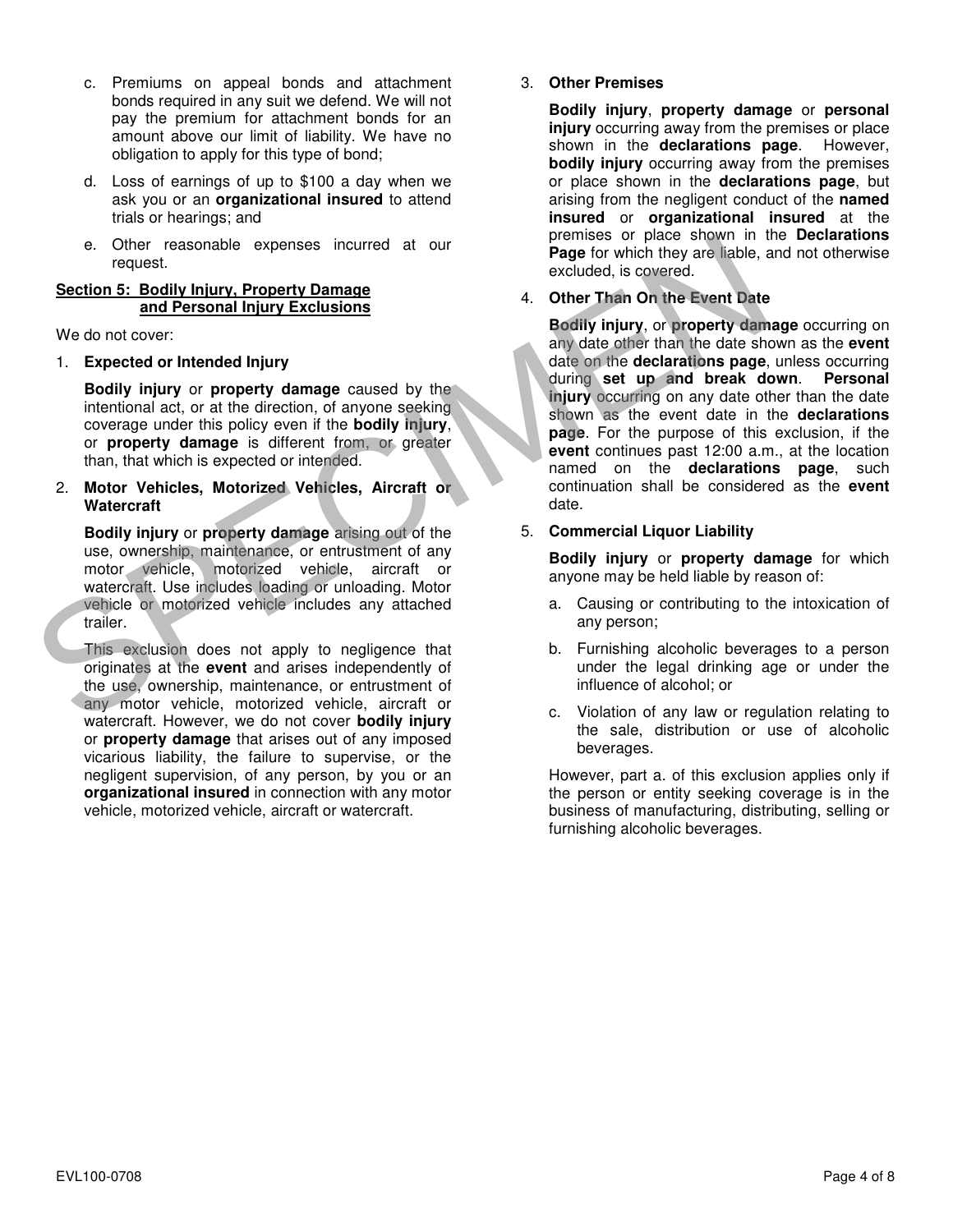#### 6. Punitive or Exemplary Damages

We cannot be made to pay punitive or exemplary damages, fines or penalties.

#### 7. Workers Compensation and Similar Laws

Any obligation of any person under any Workers Compensation, disability benefits, occupational injury or unemployment compensation or similar law.

#### 8. Employer's Liability

Any named insured or organizational insured against bodily injury or personal injury to:

- a. any employee whose injury arises out of and in the course of their employment by you or an organizational insured; or
- b. The spouse, child, parent, brother or sister of that employee as a consequence of paragraph a. above.

This exclusion applies:

- a. Whether you or the organizational insured may be liable as an employer or in any other capacity; and
- b. To any obligation to share damages with or repay another entity that must pay damages because of the injuries incurred

#### 9. Property in Care, Custody or Control

Property damage to property owned by, loaned to, rented to, or in the care, custody or control of you or any organizational insured. But this exclusion does not prevent coverage for liability for **property** damage, if otherwise covered, to the premises, fixtures or contents which a named insured or organizational insured rents or hires for use at, or as the location of, the event. Examed the diality of the manned insured<br>
Any named insured against bodily injury or personal injury or<br>
a. any employee whose injury arises out of and in<br>
the course of their employee infusion in the course of the course

#### 10. Contract or Bailment Liability

Damages for which any person seeking

 coverage under this policy is obligated to pay by reason of assumption of liability in a contract or agreement or by bailment. However this exclusion does not eliminate coverage for **property damages**:

- a. That any person seeking coverage under this policy would have in the absence of the contract, bailment or agreement, and which are otherwise covered under this policy; or
- b. Assumed by a named insured in a contract or agreement that is an insured contract.

#### 11. Bodily Injury or Personal Injury;

- a. To a named insured;
- b. To your partners or managers; a co-employee while in the course of his or her employment or performing duties related to the conduct of your business, or volunteer workers while performing duties related to the conduct of your business, if such bodily injury or personal injury is caused by a co-employee or another volunteer worker;
- c. To the spouse, child, parent, brother or sister of an employee injured as a consequence of paragraph b. above;
- d. For which there is any obligation to share damages with or repay another entity that must pay damages because of an injury described in paragraph b. or c. above;
- e. Arising out of the transmission of a communicable disease by you or an organizational insured; or
- f. Arising out of actual or threatened sexual abuse or molestation, corporal punishment, or physical or mental abuse.

#### 12. Material Published With Knowledge of Falsity

Personal injury arising out of oral or written publication of material, if done by or at the direction of anyone seeking coverage with knowledge of its falsity.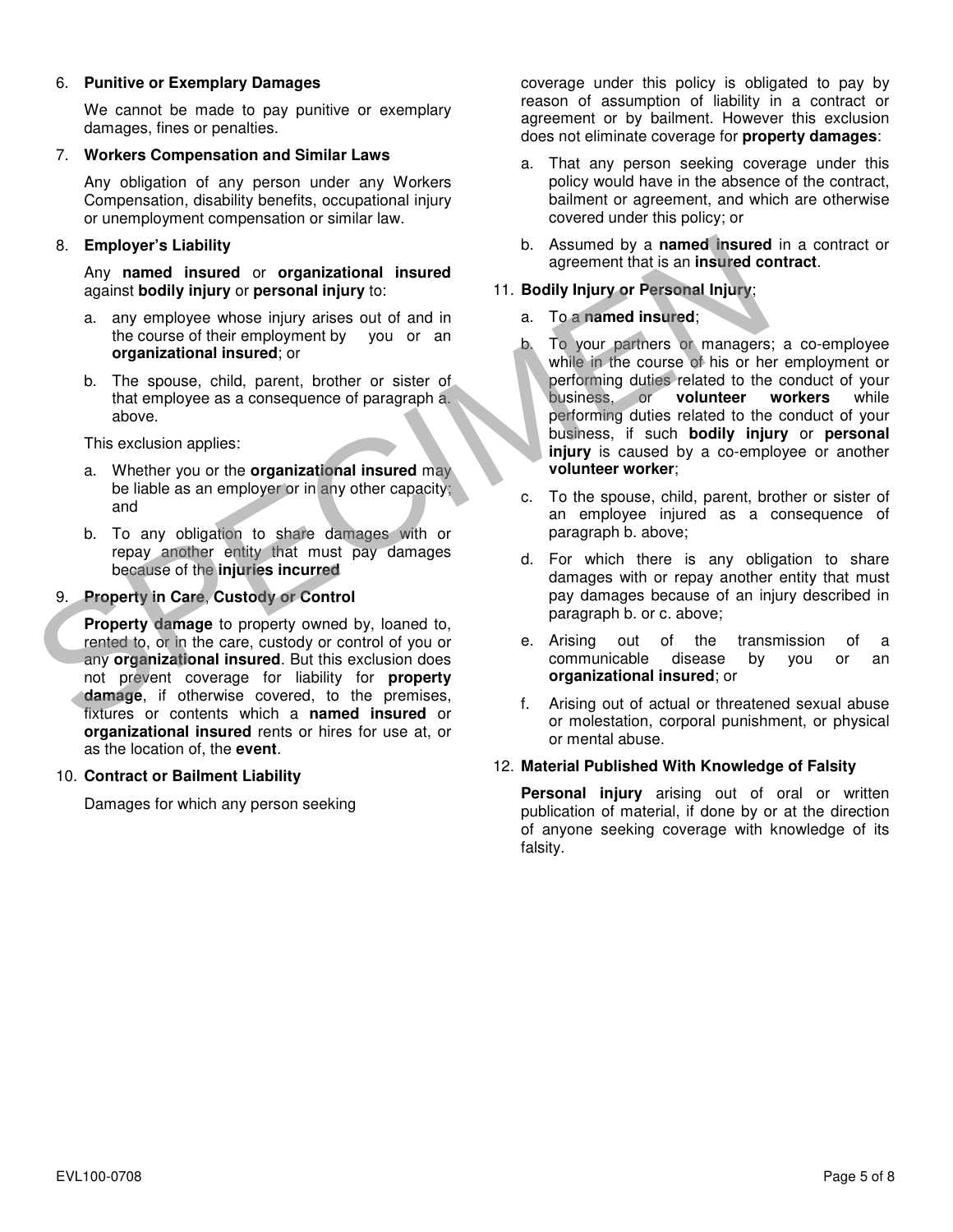#### 13. Material Published Prior to Event Date

Personal injury arising out of oral or written publication of material whose first publication took place before the date of the event shown in the declarations page.

#### 14. Criminal Acts

Personal injury arising out of a criminal act committed by or at the direction of anyone seeking coverage.

#### 15. Breach of Contract

Personal injury arising out of a breach of contract.

#### 16. Electronic Chatrooms or Bulletin Boards

Personal injury arising out of the use of an electronic chatroom or bulletin board.

#### 17. Professional Services

Bodily injury, property damage or personal injury arising out of the rendering or failing to render professional services.

#### 18. Pyrotechnics, Fireworks, and Laser Light Shows

Bodily injury, property damage, or personal injury arising out of the preparation or presentation of a pyrotechnic show, firework display, or laser light production.

#### 19. Act or Omission of Provider

Bodily injury, property damage or personal injury arising out of the acts or omissions of any provider of goods or services in conjunction with the event, whether or not a paid contractor or vendor. coverage.<br>
Somethed by or at the direction of anyone seeking<br>
The is one where it was intended to be<br>
SPECIMENT PERSONAL TO a brach of contract<br>
Personal injury arising out of a breach of contract<br>
Personal injury arising

#### 20. Pollution

Bodily injury, property damage or personal injury arising out of the presence of or the actual, alleged or threatened release, discharge, escape, dispersal, seepage or migration of **pollutants**. This exclusion does not apply to bodily injury, property damage or personal injury caused by heat, smoke or fumes from a hostile fire. As used in this exclusion a hostile fire is one which is unintended, breaks out from where it was intended to be, or becomes uncontrollable.

#### 21. Pollution Expense

Any loss, cost or expense arising out of any governmental direction or request that you or any organizational insured test for, monitor, clean up, remove, contain, treat, detoxify, or neutralize pollutants.

#### Section 6: Limits of Liability

- The limits of liability shown in the declarations page, and the following provisions, establish the most we will pay regardless of the number of:
	- a. Named insureds or organizational insureds;
	- b. Claims made or suits brought;
	- c. Hosting facility insureds, if any;
	- d. Persons injured; or
	- e. Items of property damaged.
- 2. The general aggregate limit is the most we will pay for all damages to which this insurance applies regardless of the number of **incidents** occurring within the scope of this policy.
- 3. The each occurrence limit is the most we will pay for the total sum of all **bodily injuries**, property damage or **personal injuries** arising out of any one incident.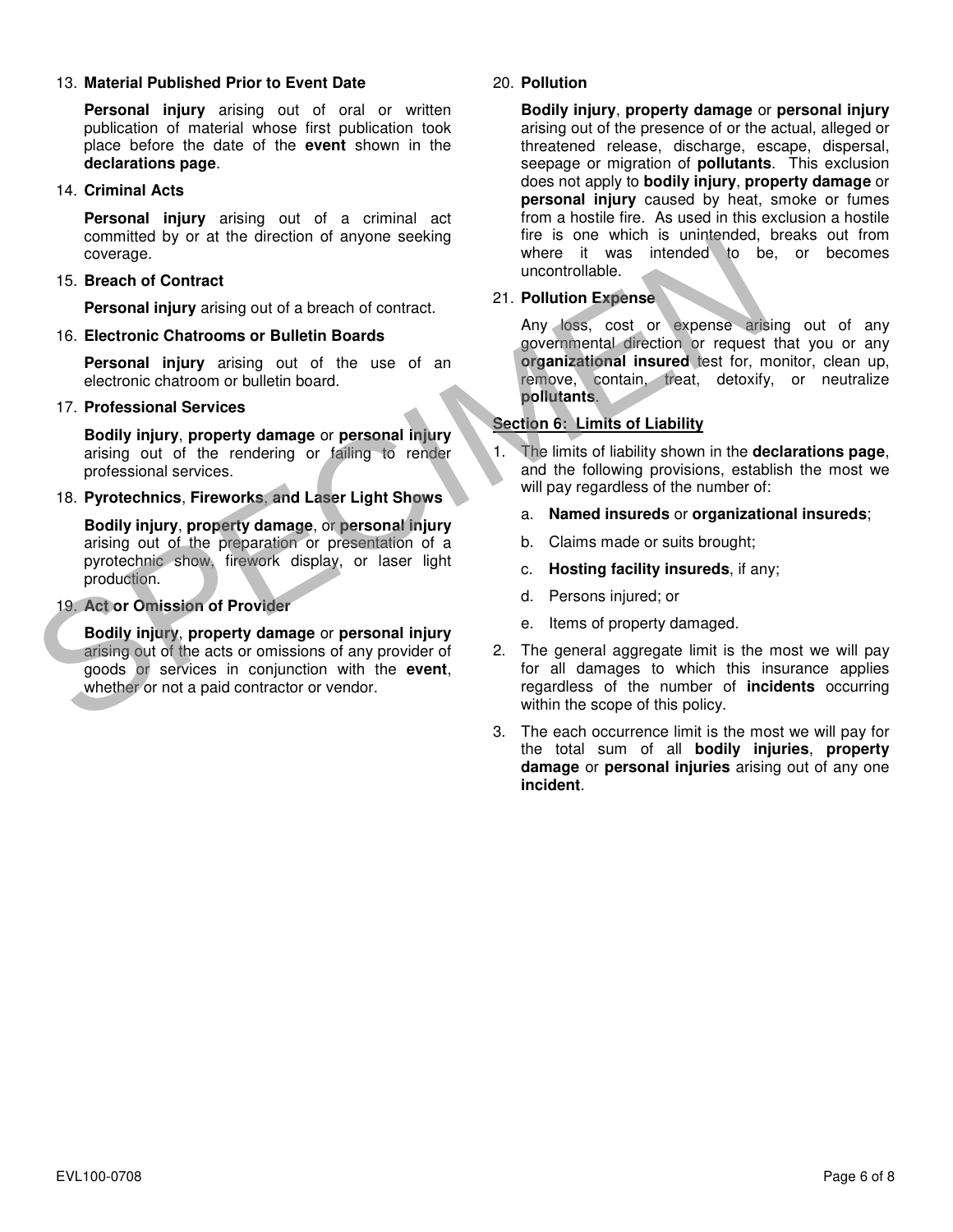#### Section 7: Duties in the Event of Loss or Damage

In the event of an incident you (or someone acting for you) must inform us, or our authorized representative, as soon as reasonably practicable. The notice must give:

- 1. The time, place and other facts; and
- 2. The names and addresses of all involved persons and witnesses.

In addition to providing us with notice, anyone claiming coverage under this policy must:

- 1. Cooperate with and assist us in any manner concerning a claim or suit;
- 2. Cooperate with us to enforce any right of contribution or indemnity from any person or organization who may have liability arising out of the **incident**;
- 3. Promptly send to us any legal papers received relating to any suit or claim; and
- 4. Submit to examinations by us, under oath, as we may reasonably require.

#### Section 8: Other Insurance

The insurance we provide in this policy is primary.

#### Section 9: General Conditions

Conformity to State Law. When any policy provision is in conflict with the applicable law of the state in which this policy is issued, the law of the state will apply.

Declarations. By accepting this policy you agree that:

- 1. The statements on the application for this policy are your own;
- 2. This policy is issued in reliance upon the truth of those representations; and
- 3. This policy form, the declarations page and any endorsements listed on the declarations page include all agreements existing between you and us.

False or Fraudulent Acts. Any fraud, intentional misstatement or concealment in the application, or in making of a claim or otherwise howsoever, shall render this

 insurance void, and all claims hereunder shall be forfeited. Submitting, or knowingly aiding or abetting another in presenting a claim under this policy will also render the insurance void and payment will be denied.

**Assignment**. This policy may not be assigned in whole or in part without our consent.

Change or Waiver of Policy Provisions. If we make a change that broadens coverage under this edition of our policy without additional premium charge, the policy will automatically provide the broadened coverage when effective in your state. However, changes implemented through introduction of a subsequent edition of our policy forms will not be automatically provided. A waiver or any other change of a provision of this policy must be in writing by us to be valid. and witnesses.<br>
In additional premium charge, the coverage under this policy must:<br>
and converage under this policy must:<br>
Soverage under this policy must:<br>
Soverage under this policy must:<br>
Soverage under this policy must

Our Right to Recover from Others. After we have made payment under this policy, we have the right to recover the payment from anyone who may be held responsible. You and anyone we indemnify must sign any papers and do whatever else is necessary to transfer this right to us. You and anyone we indemnify must do nothing to affect our rights.

Suit Against Us. No action will be brought unless there has been compliance with the policy provisions and the action is started within one (1) year after the alleged loss.

Non-Cancellation. This insurance cannot be cancelled except for non-payment of premium. In the event of nonpayment of premium, we may cancel this insurance upon fifteen (15) days written notice to you by certified or registered mail at the mailing address shown in the declarations page.

Currency. Unless otherwise agreed to by us in writing, premiums and losses due hereunder shall be paid in United States Dollars at the rates of exchange ruling when and where the loss occurs.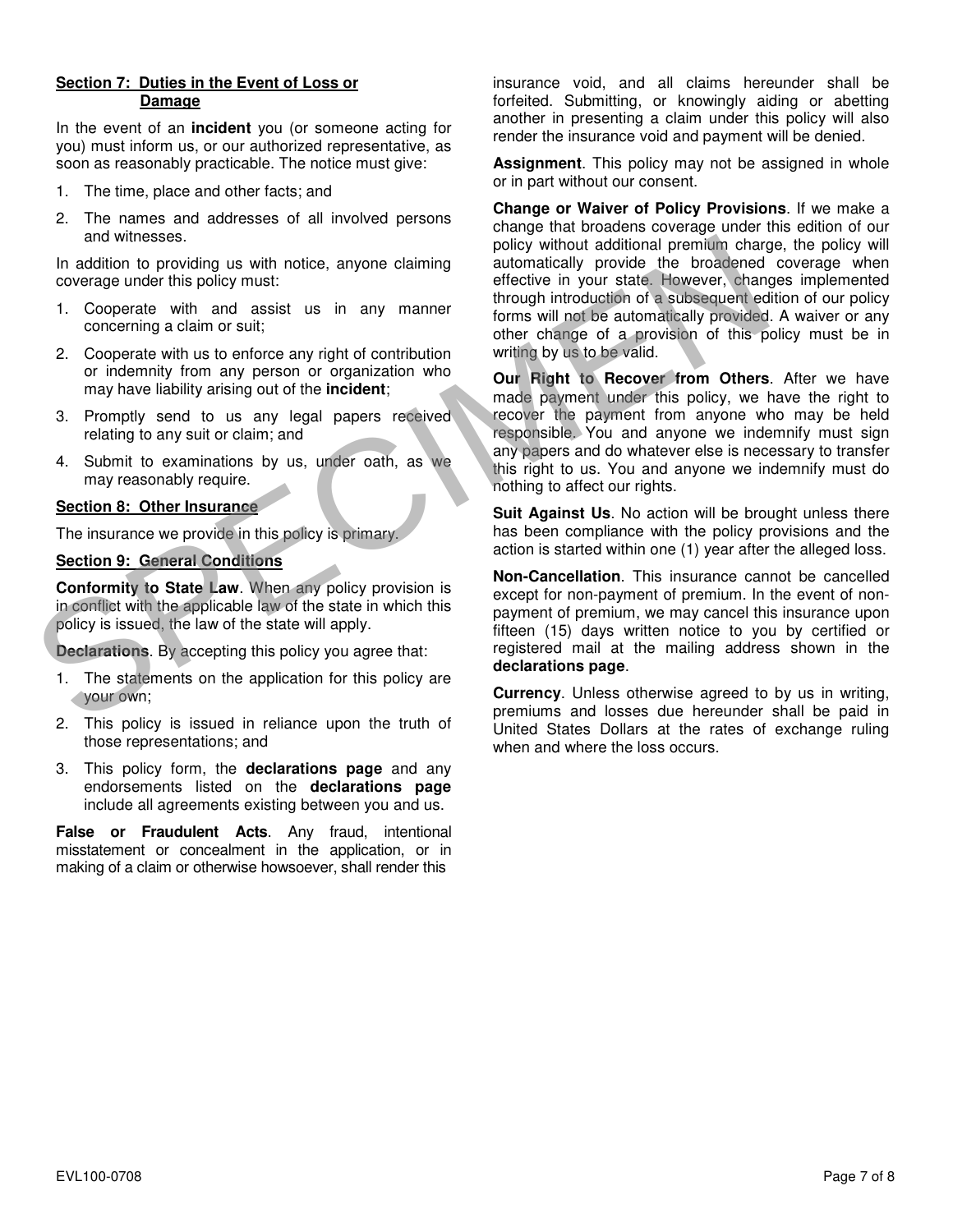Bankruptcy. We are not relieved of any obligation under this policy because of the bankruptcy or insolvency of any person or entity otherwise entitled to coverage under this policy.

#### Section 10: Hosting Facility Liability Coverage Option

This coverage option provides primary liability insurance coverage for a hosting facility insured, subject to the definitions, exclusions, conditions and limits of liability of this policy. This option does not increase the limits of liability afforded by this policy.

Hosting facility insured means any facility, entity or site (including hotel, restaurant, hall or reception center) identified in the declarations page with Hosting Facility Insured Extension or on a certificate of insurance issued by us or our agent.

We will pay damages, including prejudgment interest, due to an accident for which a hosting facility insured becomes legally liable because of bodily injury or property damage arising out of the event. The liability coverage provided to a hosting facility insured applies only to liability of the **hosting facility insured** which results solely from fault or wrongdoing on the part of a named insured or organizational insured.

We will defend any such suit seeking those damages, even if the allegations are false or groundless, with legal counsel of our choice. We may investigate any accident and may settle any claim for these damages as we think appropriate. We are not obligated to pay any claim or judgment, or defend any suit, if we have already exhausted the limit of liability set forth in the declarations page by paying judgments or settlements. definitions, occusions, conditions and limits of liability of<br>
this policy. This option does not increase the limits of liability is secretary and president.<br>
Hosting factility afforded by this policy.<br>
Hosting factility i

#### Additional Exclusions Applicable to Hosting Facility **Insureds**

The exclusions of Section 5 of this policy apply and in addition:

1. No coverage is extended to a hosting facility insured for fault or wrongdoing

 related to, arising from, or resulting from, in whole or in part, acts or omissions of the hosting facility insured, its employees or agents.

2. We do not cover any hosting facility insured against **bodily injury** to any employee of the hosting facility insured arising out of or in the course of their employment by the hosting facility insured or performing duties relating to the hosting facility insured's business.

This policy is signed at the Home Office of the company by its secretary and president.

> MARKEL AMERICAN INSURANCE **COMPANY** Glen Allen, Virginia

Kathleen Anne Sturgeon Watter Pale